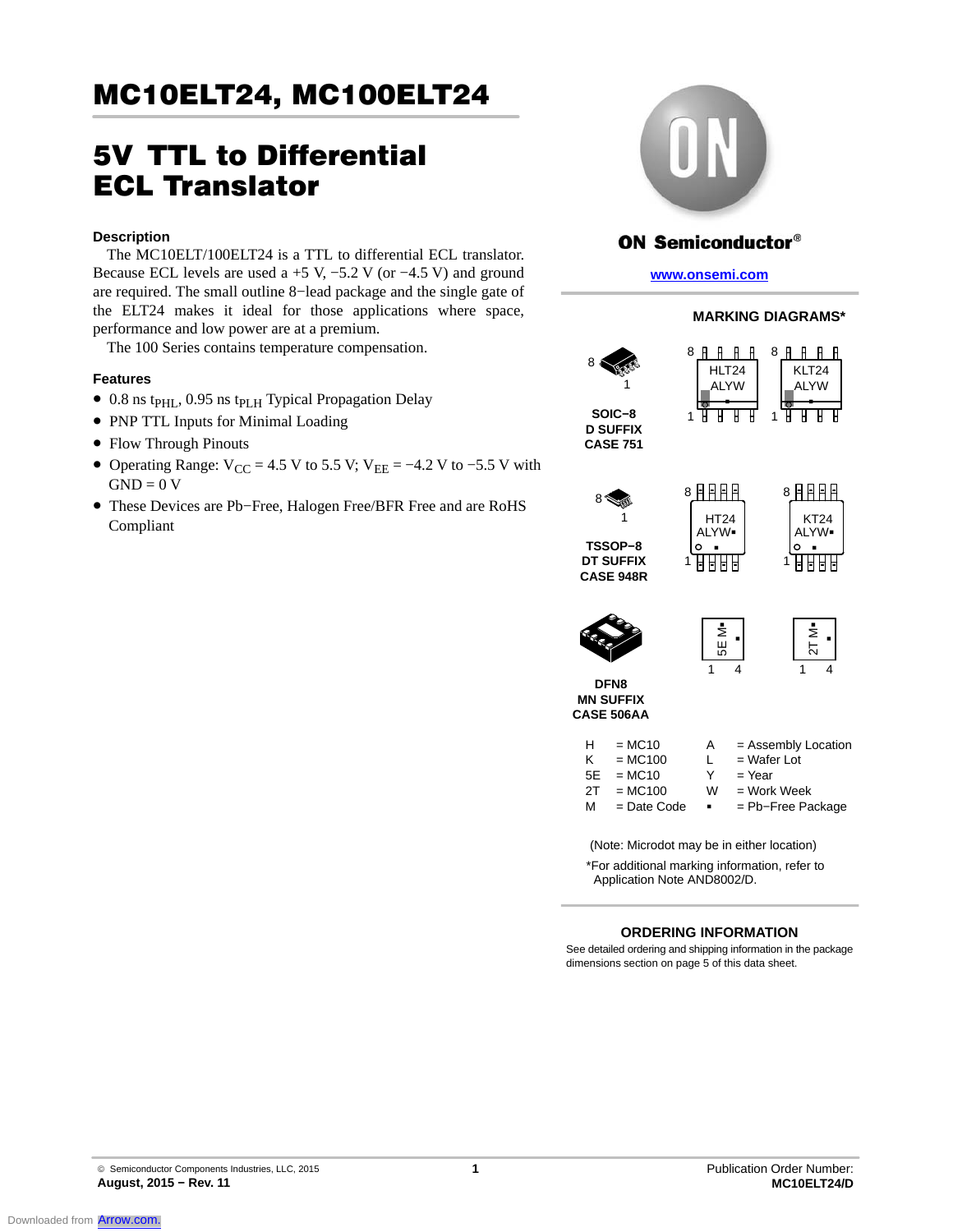



**Table 2. ATTRIBUTES**

### **Table 1. PIN DESCRIPTION**

| Pin          | <b>Function</b>                                                                                                                                                                           |
|--------------|-------------------------------------------------------------------------------------------------------------------------------------------------------------------------------------------|
| Q, Q         | <b>ECL Differential Outputs*</b>                                                                                                                                                          |
| D            | <b>TTL Input</b>                                                                                                                                                                          |
| $V_{\rm CC}$ | Positive Supply                                                                                                                                                                           |
| <b>VEE</b>   | <b>Negative Supply</b>                                                                                                                                                                    |
| <b>GND</b>   | Ground                                                                                                                                                                                    |
| <b>NC</b>    | No Connect                                                                                                                                                                                |
| EP           | (DFN8 only) Thermal exposed pad must be con-<br>nected to a sufficient thermal conduit. Electrically<br>connect to the most negative supply (GND) or<br>leave unconnected, floating open. |

\*Output state undetermined when inputs are open.

| <b>Characteristics</b>                                        | Value                                 |                                |
|---------------------------------------------------------------|---------------------------------------|--------------------------------|
| Internal Input Pulldown Resistor                              | N/A                                   |                                |
| Internal Input Pullup Resistor                                |                                       | N/A                            |
| <b>ESD Protection</b>                                         | $> 4$ kV<br>> 200 V                   |                                |
| Moisture Sensitivity, Indefinite Time Out of Drypack (Note 1) | Pb-Free Pkg                           |                                |
|                                                               | SOIC-8<br>TSSOP-8<br>DFN <sub>8</sub> | Level 1<br>1 evel 3<br>Level 1 |
| <b>Flammability Rating</b>                                    | Oxygen Index: 28 to 34                | UL 94 V-0 @ 0.125 in           |
| <b>Transistor Count</b>                                       |                                       | 51 Devices                     |
| Meets or exceeds JEDEC Spec EIA/JESD78 IC Latchup Test        |                                       |                                |

1. For additional information, see Application Note AND8003/D.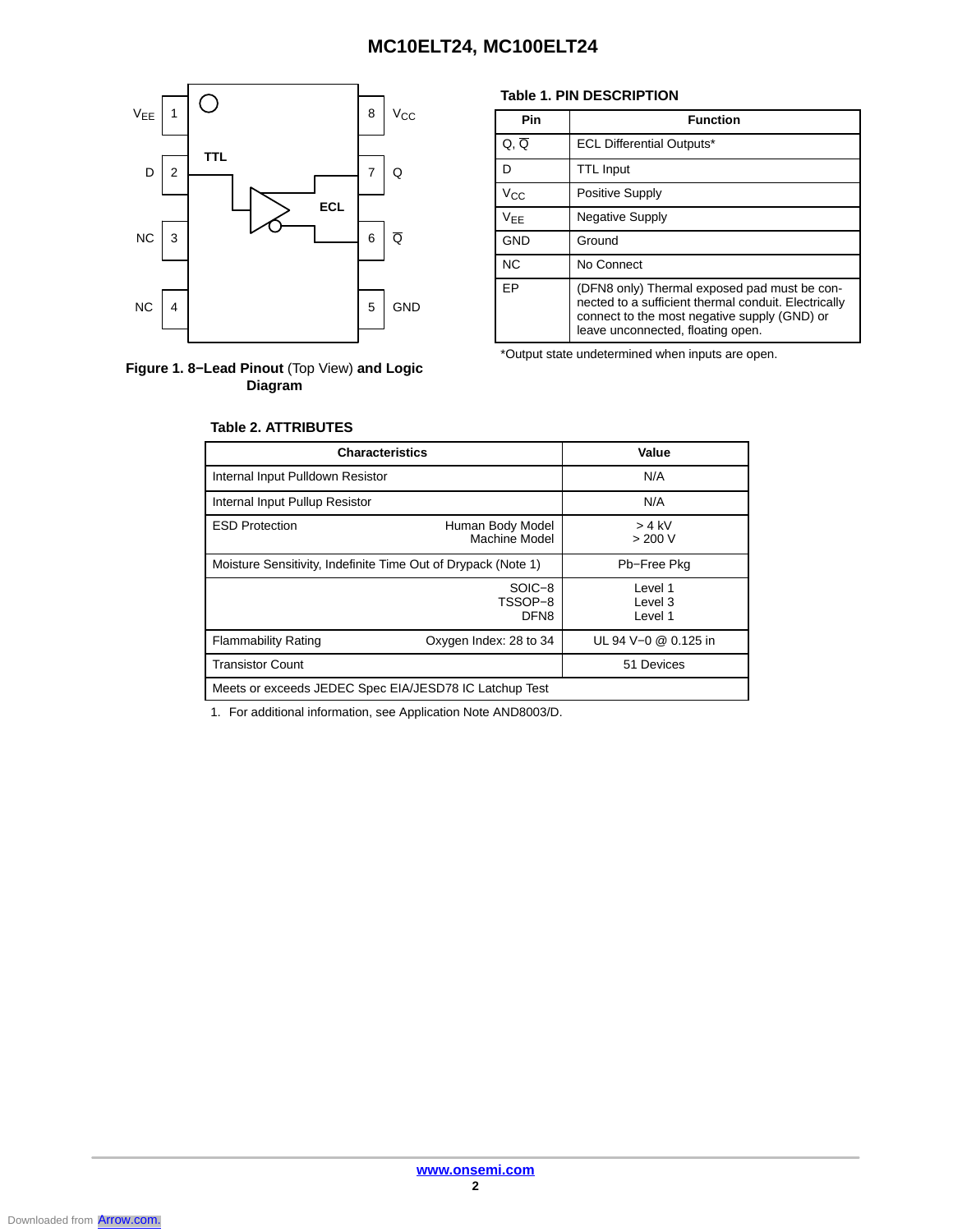### **Table 3. MAXIMUM RATINGS**

| Symbol               | <b>Parameter</b>                         | <b>Condition 1</b>                | <b>Condition 2</b>                   | Rating            | Unit         |
|----------------------|------------------------------------------|-----------------------------------|--------------------------------------|-------------------|--------------|
| $V_{\rm CC}$         | Positive Power Supply                    | $GND = 0 V$                       | $V_{EE} = -5.0 V$                    | 7                 | V            |
| $V_{EE}$             | Negative Power Supply                    | $GND = 0 V$                       | $V_{CC}$ = +5.0 V                    | $-8$              | V            |
| $V_{IN}$             | Input Voltage                            | $GND = 0 V$                       | $V_1 \leq V_{CC}$                    | 0 to $V_{CC}$     | V            |
| $I_{\text{out}}$     | <b>Output Current</b>                    | Continuous<br>Surge               |                                      | 50<br>100         | mA<br>mA     |
| $T_A$                | <b>Operating Temperature Range</b>       |                                   |                                      | $-40$ to $+85$    | $^{\circ}C$  |
| $T_{\text{stg}}$     | Storage Temperature Range                |                                   |                                      | $-65$ to $+150$   | $^{\circ}$ C |
| $\theta_{JA}$        | Thermal Resistance (Junction-to-Ambient) | 0 Ifpm<br>500 Ifpm                | $SO-8$<br>$SO-8$                     | 190<br>130        | °C/W<br>°C/W |
| $\theta$ JC          | Thermal Resistance (Junction-to-Case)    | <b>Standard Board</b>             | $SO-8$                               | 41 to 44          | °C/W         |
| $\theta$ JA          | Thermal Resistance (Junction-to-Ambient) | 0 Ifpm<br>500 lfpm                | TSSOP-8<br>TSSOP-8                   | 185<br>140        | °C/W<br>°C∕W |
| $\theta_{\text{JC}}$ | Thermal Resistance (Junction-to-Case)    | <b>Standard Board</b>             | TSSOP-8                              | 41 to 44 $\pm$ 5% | °C/W         |
| $\theta_{JA}$        | Thermal Resistance (Junction-to-Ambient) | 0 Ifpm<br>500 Ifpm                | DFN <sub>8</sub><br>DFN <sub>8</sub> | 129<br>84         | °C/W<br>°C/W |
| $T_{sol}$            | <b>Wave Solder</b><br>Pb-Free            | $<$ 2 to 3 sec @ 260 $^{\circ}$ C |                                      | 265               | $^{\circ}$ C |
| $\theta_{\text{JC}}$ | Thermal Resistance (Junction-to-Case)    | (Note 2)                          | DFN <sub>8</sub>                     | 35 to 40          | °C/W         |

Stresses exceeding those listed in the Maximum Ratings table may damage the device. If any of these limits are exceeded, device functionality should not be assumed, damage may occur and reliability may be affected.

2. JEDEC standard multilayer board - 2S2P (2 signal, 2 power)

### **Table 4. 10ELT SERIES NECL OUTPUT DC CHARACTERISTICS**  $V_{CC}$  = 5.0 V;  $V_{EE}$  = –5.0 V; GND = 0 V (Note 3)

|             |                                      |         | $-40^\circ C$ |         |         | $25^{\circ}$ C |         |         | 85°C    |         |      |
|-------------|--------------------------------------|---------|---------------|---------|---------|----------------|---------|---------|---------|---------|------|
| Symbol      | <b>Characteristic</b>                | Min     | Typ           | Max     | Min     | Typ            | Max     | Min     | Typ     | Max     | Unit |
| <b>I</b> cc | V <sub>CC</sub> Power Supply Current |         |               | 7.0     |         | 4.5            | 7.0     |         |         | 7.0     | mA   |
| <b>IEE</b>  | <b>Power Supply Current</b>          |         |               | 18      |         | 12.5           | 18      |         |         | 18      | mA   |
| Ѵѹ          | Output HIGH Voltage (Note 4)         | $-1080$ | $-990$        | $-890$  | $-980$  | $-895$         | $-810$  | $-910$  | $-815$  | $-720$  | mV   |
| $V_{OL}$    | Output LOW Voltage (Note 4)          | $-1950$ | $-1800$       | $-1650$ | $-1950$ | $-1790$        | $-1630$ | $-1950$ | $-1773$ | $-1595$ | mV   |

NOTE: Device will meet the specifications after thermal equilibrium has been established when mounted in a test socket or printed circuit board with maintained transverse airflow greater than 500 lfpm.

3. Output parameters vary 1:1 with GND. V<sub>CC</sub> can vary 4.5 V / 5.5 V. V<sub>EE</sub> can vary −4.2 V / −5.5 V.

4. Outputs are terminated through a 50 Ω resistor to GND – 2 V.

### **Table 5. 100ELT SERIES NECL OUTPUT DC CHARACTERISTICS**  $V_{CC} = 5.0 V$ ;  $V_{EE} = -5.0 V$ ; GND = 0 V (Note 5)

|                 |                                      |         | $-40^\circ C$ |         |         | $25^{\circ}$ C |         |         | 85°C    |         |      |
|-----------------|--------------------------------------|---------|---------------|---------|---------|----------------|---------|---------|---------|---------|------|
| Symbol          | <b>Characteristic</b>                | Min     | Typ           | Max     | Min     | Typ            | Max     | Min     | Typ     | Max     | Unit |
| <sub>ICC</sub>  | V <sub>CC</sub> Power Supply Current |         |               | 7.0     |         | 4.5            | 7.0     |         |         | 7.0     | mA   |
| <b>IEE</b>      | <b>Power Supply Current</b>          |         |               | 18      |         | 12.5           | 18      |         |         | 18      | mA   |
| V <sub>OH</sub> | Output HIGH Voltage (Note 6)         | $-1085$ | $-1005$       | $-880$  | $-1025$ | $-955$         | $-880$  | $-1025$ | $-955$  | $-880$  | mV   |
| $V_{OL}$        | Output LOW Voltage (Note 6)          | $-1830$ | $-1695$       | $-1555$ | $-1810$ | $-1705$        | $-1620$ | $-1810$ | $-1705$ | $-1620$ | mV   |

NOTE: Device will meet the specifications after thermal equilibrium has been established when mounted in a test socket or printed circuit board with maintained transverse airflow greater than 500 lfpm.

5. Output parameters vary 1:1 with GND. V<sub>CC</sub> can vary 4.5 V / 5.5 V. V<sub>EE</sub> can vary −4.2 V / −5.5 V.

6. Outputs are terminated through a 50  $\Omega$  resistor to GND – 2 V.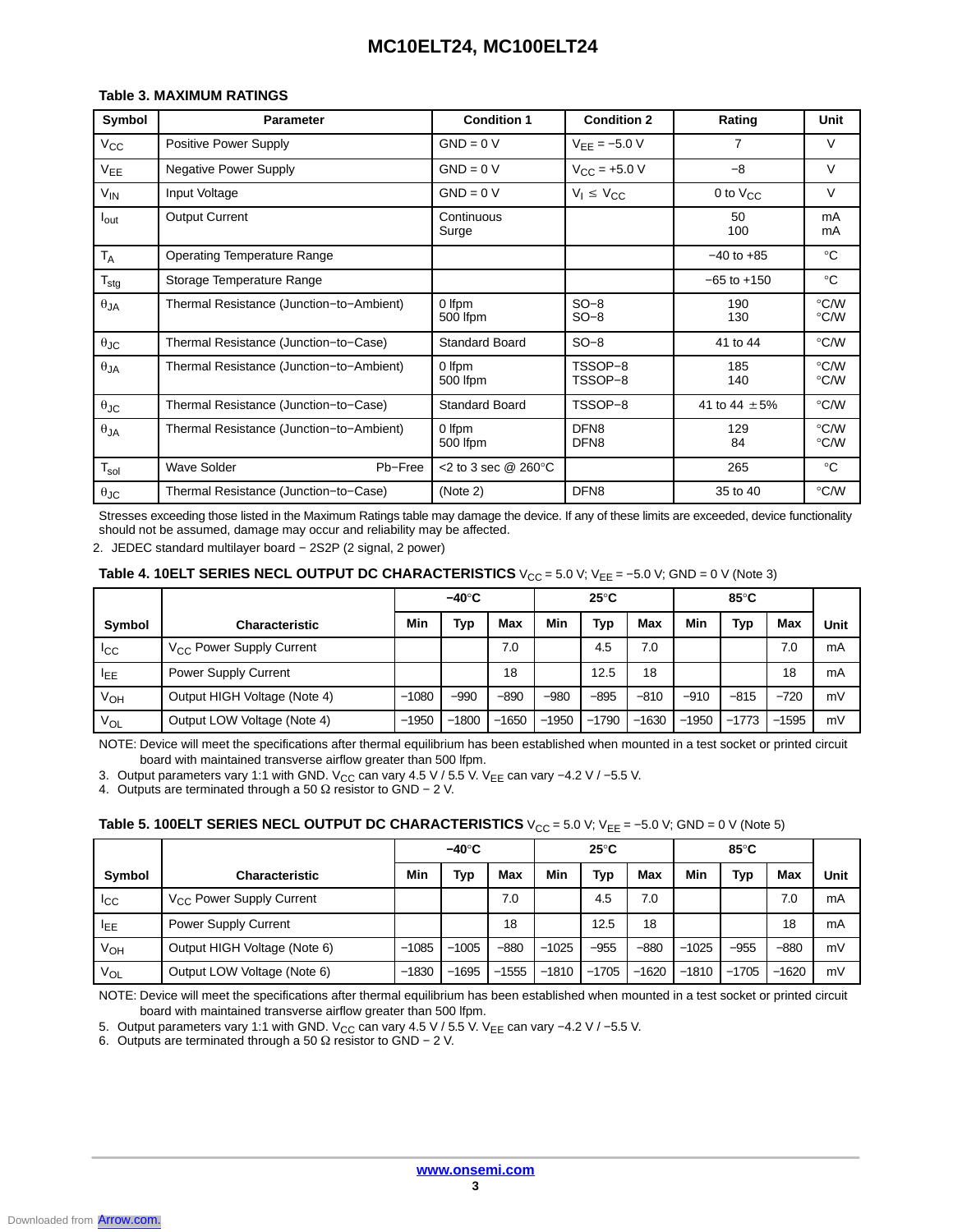| Symbol            | Characteristic            | <b>Condition</b>  | Min | Typ | Max    | Unit |
|-------------------|---------------------------|-------------------|-----|-----|--------|------|
| $I_{\mathsf{IH}}$ | Input HIGH Current        | $V_{IN}$ = 2.7 V  |     |     | 20     | μA   |
| ╹ҥҥ               | Input HIGH Current        | $V_{IN}$ = 7.0 V  |     |     | 100    | μA   |
| $I_{\rm IL}$      | Input LOW Current         | $V_{IN} = 0.5 V$  |     |     | $-0.6$ | mA   |
| $V_{\text{IK}}$   | Input Clamp Diode Voltage | $I_{IN} = -18$ mA |     |     | $-1.2$ |      |
| V <sub>IH</sub>   | Input HIGH Voltage        |                   | 2.0 |     |        |      |
| $V_{IL}$          | Input LOW Voltage         |                   |     |     | 0.8    |      |

**Table 6. TTL INPUT DC CHARACTERISTICS**  $V_{CC} = 4.5 V$  to 5.5 V;  $V_{EE} = -4.2 V$  to  $-5.5 V$ ; GND = 0.0 V; T<sub>A</sub> = −40°C to +85°C

NOTE: Device will meet the specifications after thermal equilibrium has been established when mounted in a test socket or printed circuit board with maintained transverse airflow greater than 500 lfpm.

|  | <b>Table 7. AC CHARACTERISTICS</b> $V_{CC} = 4.5 V$ to 5.5 V; $V_{EE} = -4.2 V$ to -5.5 V; GND = 0.0 V |  |
|--|--------------------------------------------------------------------------------------------------------|--|
|--|--------------------------------------------------------------------------------------------------------|--|

|                     |                                               |      | $-40^\circ C$ |            |            | $25^{\circ}$ C |            |      | $85^{\circ}$ C |            |            |
|---------------------|-----------------------------------------------|------|---------------|------------|------------|----------------|------------|------|----------------|------------|------------|
| Symbol              | <b>Characteristic</b>                         | Min  | Тур           | <b>Max</b> | <b>Min</b> | Typ            | <b>Max</b> | Min  | Typ            | <b>Max</b> | Unit       |
| <sup>I</sup> max    | Maximum Toggle Frequency                      |      |               |            |            | 400            |            |      |                |            | <b>MHz</b> |
| t <sub>PLH</sub>    | Propagation Delay (Note 7)<br>1.5 V to 50%    | 0.5  |               | 2.0        | 0.5        | 0.95           | 2.0        | 0.5  |                | 2.0        | ns         |
| t <sub>PHL</sub>    | Propagation Delay (Note 7)<br>1.5 V to 50%    | 0.5  |               | 2.0        | 0.5        | 0.8            | 2.0        | 0.5  |                | 2.0        | ns         |
| <sup>t</sup> JITTER | Random Clock Jitter (RMS)                     |      |               |            |            | 2.5            |            |      |                |            | ps         |
| $t_r/t_f$           | <b>Output Rise/Fall Time</b><br>$(20 - 80\%)$ | 0.25 |               | 1.25       | 0.25       |                | 1.25       | 0.25 |                | 1.25       | ns         |

NOTE: Device will meet the specifications after thermal equilibrium has been established when mounted in a test socket or printed circuit board with maintained transverse airflow greater than 500 lfpm.

7. Specifications for standard TTL input signal.



**Figure 2. Typical Termination for Output Driver and Device Evaluation (See Application Note AND8020/D − Termination of ECL Logic Devices.)**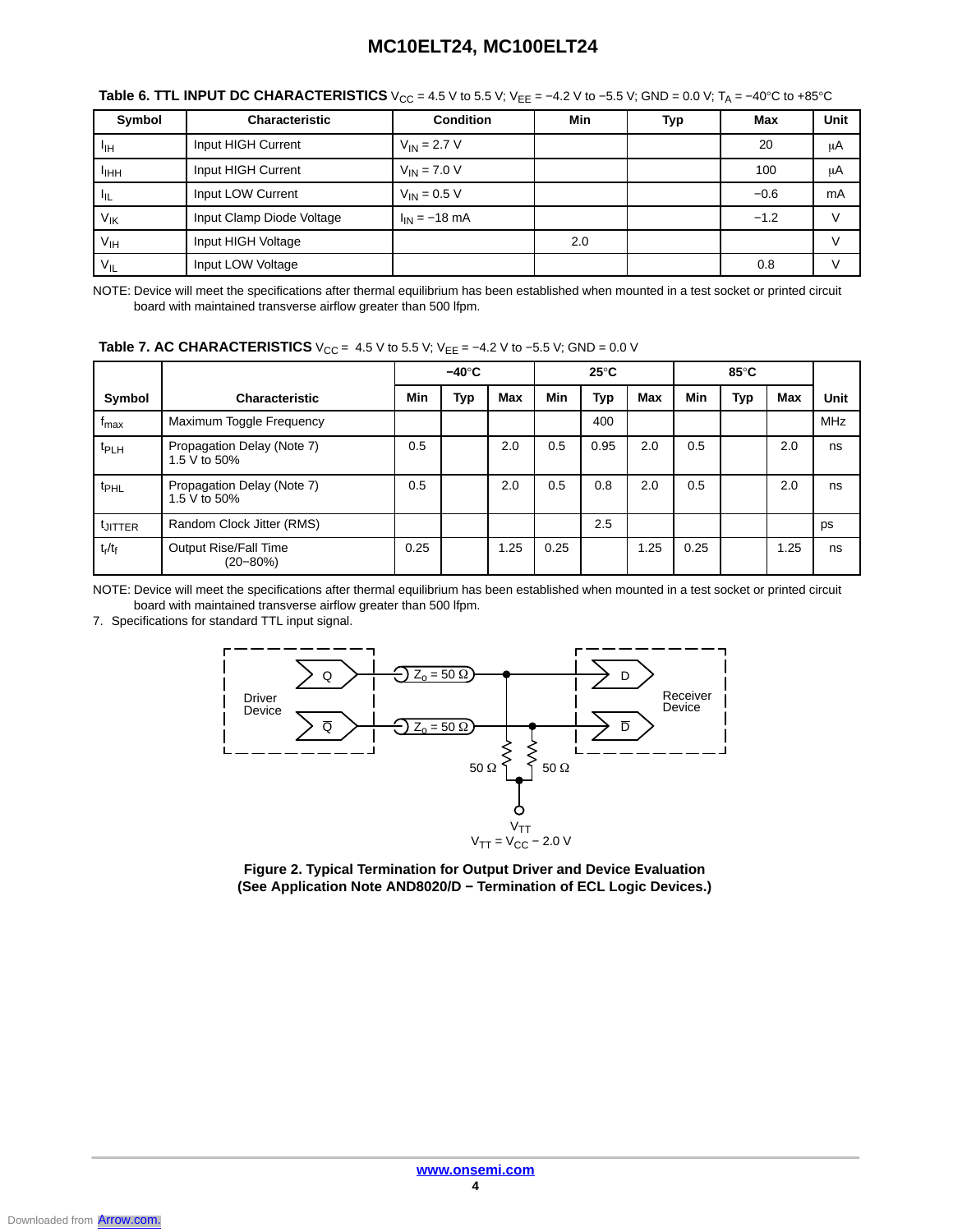### **ORDERING INFORMATION**

| <b>Device</b>   | Package                       | Shipping $\dagger$ |
|-----------------|-------------------------------|--------------------|
| MC10ELT24DG     | SOIC-8<br>(Pb-Free)           | 98 Units / Rail    |
| MC10ELT24DR2G   | SOIC-8<br>(Pb-Free)           | 2500 / Tape & Reel |
| MC10ELT24DTG    | TSSOP-8<br>(Pb-Free)          | 100 Units / Rail   |
| MC10ELT24DTR2G  | TSSOP-8<br>(Pb-Free)          | 2500 / Tape & Reel |
| MC10ELT24MNR4G  | DFN <sub>8</sub><br>(Pb-Free) | 1000 / Tape & Reel |
| MC100ELT24DG    | SOIC-8<br>(Pb-Free)           | 98 Units / Rail    |
| MC100ELT24DR2G  | SOIC-8<br>(Pb-Free)           | 2500 / Tape & Reel |
| MC100ELT24DTG   | TSSOP-8<br>(Pb-Free)          | 100 Units / Rail   |
| MC100ELT24DTR2G | TSSOP-8<br>(Pb-Free)          | 2500 / Tape & Reel |
| MC100ELT24MNR4G | DFN <sub>8</sub><br>(Pb-Free) | 1000 / Tape & Reel |

†For information on tape and reel specifications, including part orientation and tape sizes, please refer to our Tape and Reel Packaging Specifications Brochure, BRD8011/D.

### **Resource Reference of Application Notes**

| <b>AN1405/D</b>  | - ECL Clock Distribution Techniques                  |
|------------------|------------------------------------------------------|
| <b>AN1406/D</b>  | - Designing with PECL (ECL at $+5.0$ V)              |
| <b>AN1503/D</b>  | - ECLinPS™ I/O SPiCE Modeling Kit                    |
| <b>AN1504/D</b>  | - Metastability and the ECLinPS Family               |
| <b>AN1568/D</b>  | - Interfacing Between LVDS and ECL                   |
| AN1672/D         | - The ECL Translator Guide                           |
| <b>AND8001/D</b> | - Odd Number Counters Design                         |
|                  | <b>AND8002/D</b> – Marking and Date Codes            |
| <b>AND8020/D</b> | - Termination of ECL Logic Devices                   |
|                  | AND8066/D - Interfacing with ECLinPS                 |
|                  | <b>AND8090/D - AC Characteristics of ECL Devices</b> |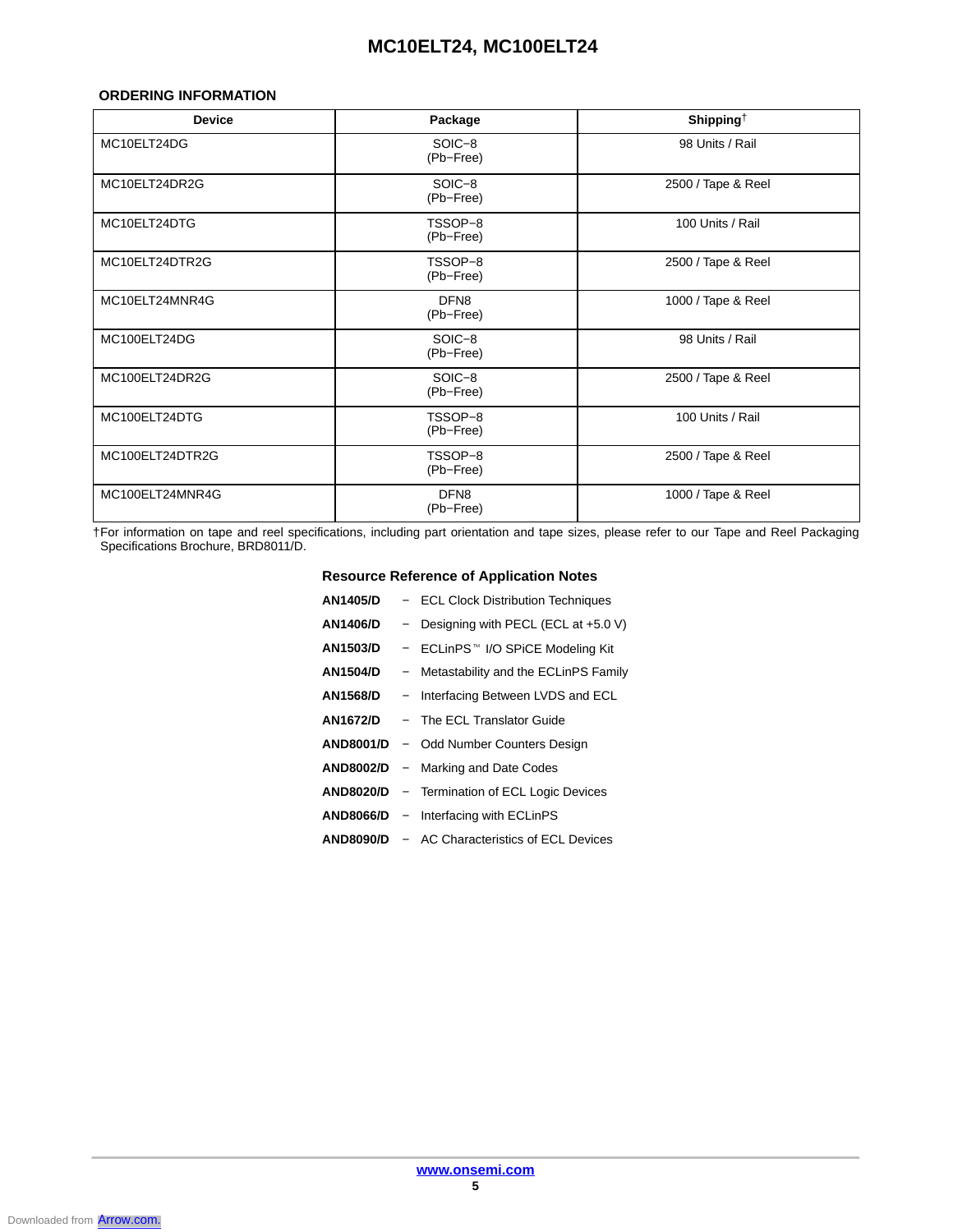### **PACKAGE DIMENSIONS**



NOTES:

- 1. DIMENSIONING AND TOLERANCING PER ANSI Y14.5M, 1982.
	-
- 
- 2. CONTROLLING DIMENSION: MILLIMETER. 3. DIMENSION A AND B DO NOT INCLUDE MOLD PROTRUSION. 4. MAXIMUM MOLD PROTRUSION 0.15 (0.006)
- 
- FER SIDE.<br>
5. DIMENSION D DOES NOT INCLUDE DAMBAR<br>
PROTRUSION. ALLOWABLE DAMBAR<br>
PROTRUSION SHALL BE 0.127 (0.005) TOTAL<br>
IN EXCESS OF THE D DIMENSION AT<br>
MAXIMUM MATERIAL CONDITION.<br>
6. 751−01 THRU 751−06 ARE OBSOLETE. N

STANDARD IS 751−07.

|     | <b>MILLIMETERS</b> |              | <b>INCHES</b> |              |
|-----|--------------------|--------------|---------------|--------------|
| DIM | MIN                | MAX          | <b>MIN</b>    | <b>MAX</b>   |
| А   | 4.80               | 5.00         | 0.189         | 0.197        |
| в   | 3.80               | 4.00         | 0.150         | 0.157        |
| C   | 1.35               | 1.75         | 0.053         | 0.069        |
| D   | 0.33               | 0.51         | 0.013         | 0.020        |
| G   | 1.27 BSC           |              | 0.050 BSC     |              |
| н   | 0.10               | 0.25         | 0.004         | 0.010        |
| J   | 0.19               | 0.25         | 0.007         | 0.010        |
| κ   | 0.40               | 1.27         | 0.016         | 0.050        |
| М   | ۰<br>0             | $\circ$<br>8 | $\circ$<br>0  | $\circ$<br>8 |
| N   | 0.25               | 0.50         | 0.010         | 0.020        |
| s   | 5.80               | 6.20         | 0.228         | 0.244        |

### **SOLDERING FOOTPRINT\***



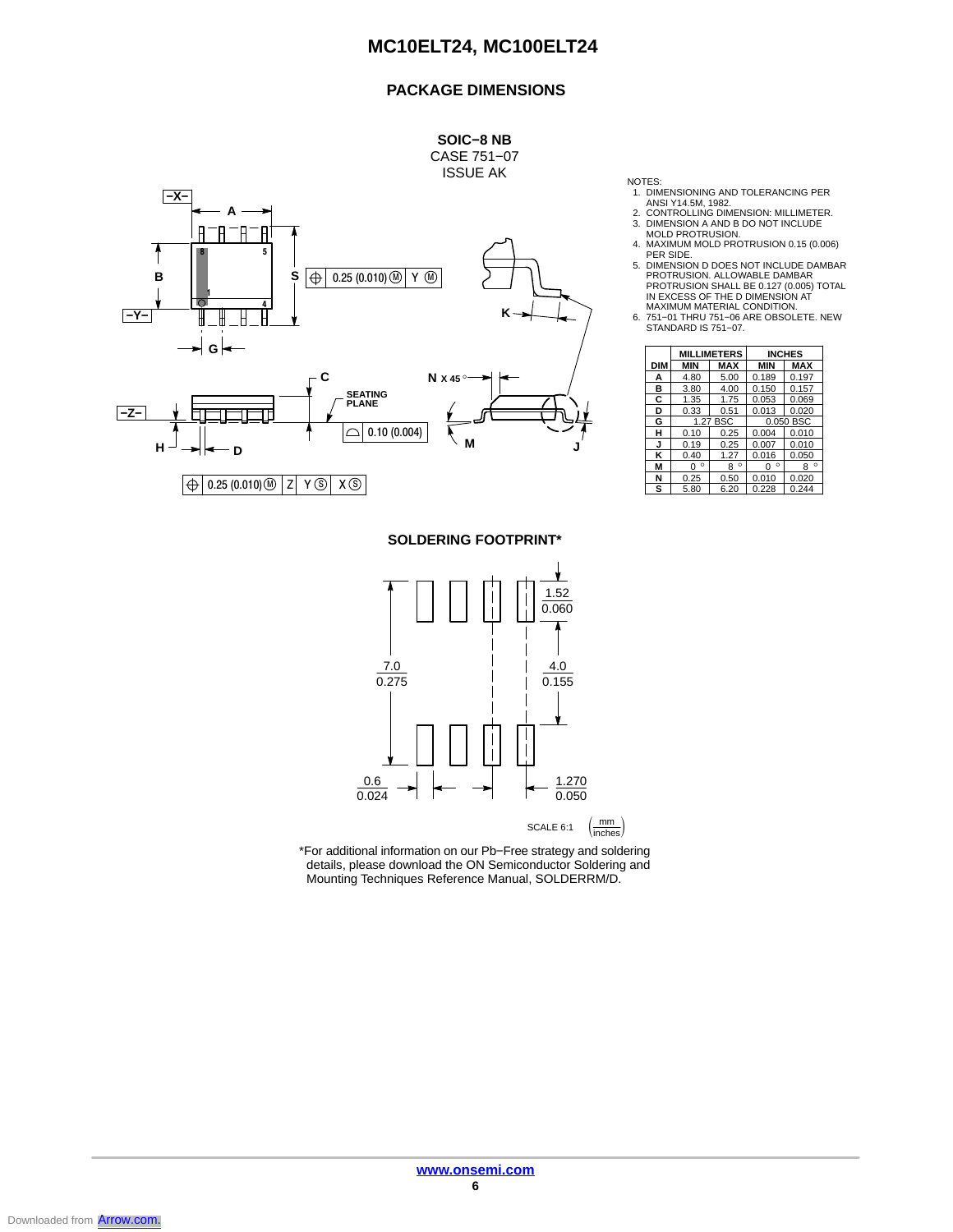### **PACKAGE DIMENSIONS**

**TSSOP−8 DT SUFFIX** CASE 948R−02 ISSUE A



NOTES:

- 1. DIMENSIONING AND TOLERANCING PER ANSI Y14.5M, 1982. 2. CONTROLLING DIMENSION: MILLIMETER.
- 3. DIMENSION A DOES NOT INCLUDE MOLD FLASH. PROTRUSIONS OR GATE BURRS. MOLD FLASH OR GATE BURRS SHALL NOT EXCEED 0.15
- (0.006) PER SIDE. 4. DIMENSION B DOES NOT INCLUDE INTERLEAD FLASH OR PROTRUSION. INTERLEAD FLASH OR PROTRUSION SHALL NOT EXCEED 0.25 (0.010)
- 
- PER SIDE.<br>R5. TERMINAL NUMBERS ARE SHOWN FOR<br>BEFERENCE ONLY.<br>6. DIMENSION A AND B ARE TO BE DETERMINED<br>AT DATUM PLANE -W-.

|            | <b>MILLIMETERS</b> |              | <b>INCHES</b> |            |
|------------|--------------------|--------------|---------------|------------|
| <b>DIM</b> | MIN                | <b>MAX</b>   | <b>MIN</b>    | <b>MAX</b> |
| A          | 2.90               | 3.10         | 0.114         | 0.122      |
| в          | 2.90               | 3.10         | 0.114         | 0.122      |
| C          | 0.80               | 1.10         | 0.031         | 0.043      |
| D          | 0.05               | 0.15         | 0.002         | 0.006      |
| F          | 0.40               | 0.70         | 0.016         | 0.028      |
| G          | 0.65 BSC           |              | 0.026 BSC     |            |
| Κ          | 0.25               | 0.40         | 0.010         | 0.016      |
| L          | 4.90 BSC           |              | 0.193 BSC     |            |
| M          | O                  | $\circ$<br>հ | ٥             | $\circ$    |